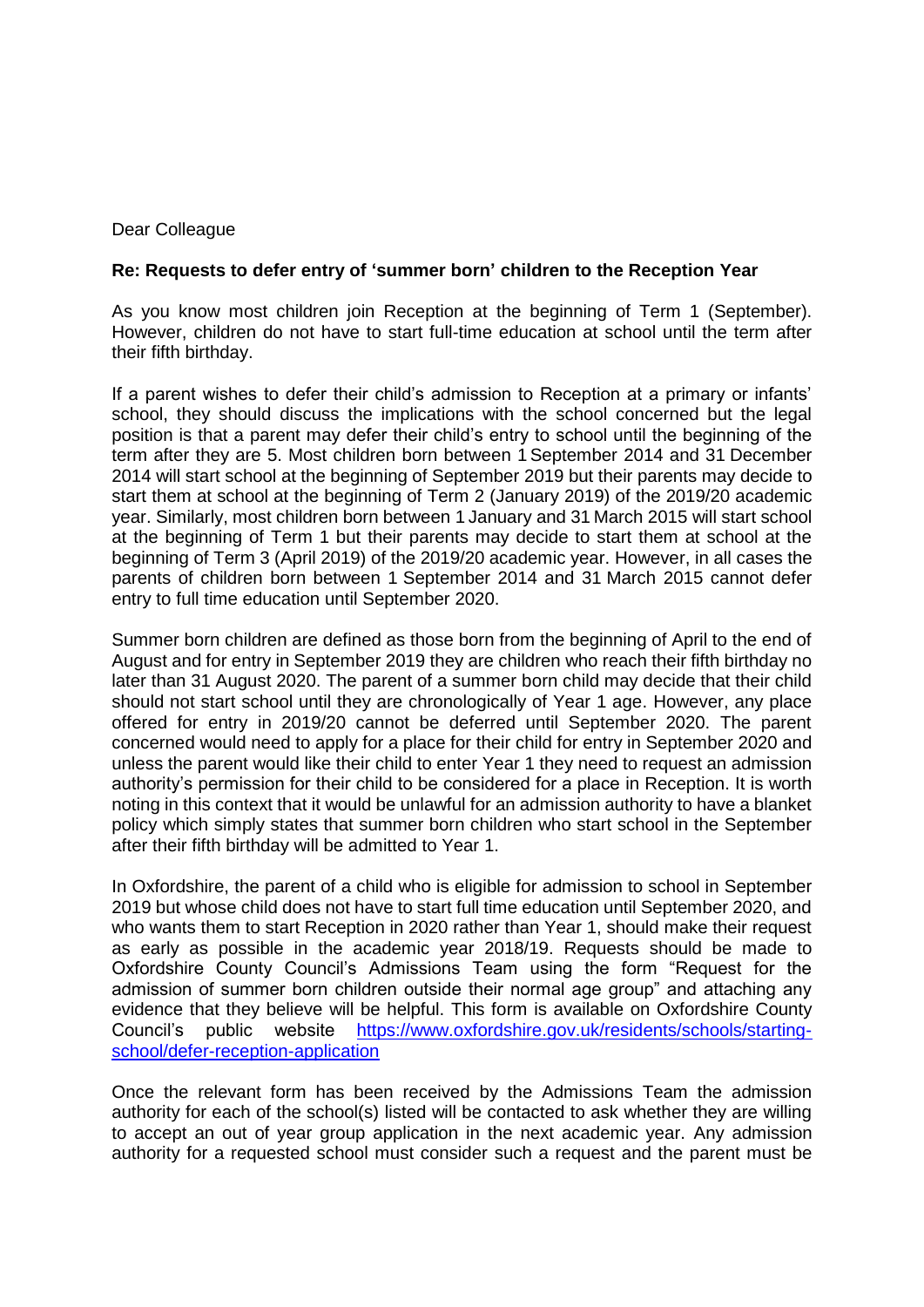informed of the outcome of their request. In all cases, the admissions authority must take in to account the views of the Headteacher of the school concerned.

Factors that may be considered by an admission authority are:

- the views of the parent;
- the needs of the child and the possible impact of entering Year 1 without
- having first attended the Reception class;
- if a child has been born prematurely, the fact that they may have naturally fallen into the lower age group if they had been born on their expected date of birth;
- the extent to which a child's delayed social, emotional or physical development is adversely affecting their readiness for school;
- any relevant research into the outcomes of summer born and premature children;
- where relevant, the child's medical history and the views of a medical professional.

If it is agreed that an application can be processed for Reception for the September following a child's fifth birthday, no weight may be added to the application owing to the application being deferred. Similarly, no admissions authority will give a lower priority for admission on the basis that the child is not of the correct age.

If an admission authority refuses a parent's request for a child to be considered for admission to Reception a year later than is usual it is open to the parent to make a complaint using the admission authority's formal complaints procedure. All schools have a duty to consider complaints about the school and must have a published complaints procedure in place. Local authorities also have a complaints procedure which can be used if the school concerned is a community or voluntary controlled school.

If a child is already of statutory school age and the child's parent requests that the child is admitted to Reception rather than Year 1 there is no right of appeal if a place has been offered in Year 1. If a place is not available in either year group there would be a right of appeal. However, the appeal would be for the year group that the admission authority had decided was the appropriate year group for the child.

If a child is educated outside of the normal age group whilst in primary school on applying for a secondary school place, it will be for the admission authority of the secondary school to decide whether to admit the child outside of their normal age group. When making this decision the admission authority for the secondary school must make the decisions based on the circumstances of each case.

A child ceases to be of compulsory school age on the last Friday of June in the school year they become 16. If a child is educated outside of their normal age group (i.e. is in Year 10 when this date is reached) the school will continue to receive funding for that child but the child will no longer be of compulsory school age during the school year in which most children take their GCSE examinations. This means that a child educated in Year 10 but who is of Year 11 age could leave school at the end of Year 10 although the child concerned would still need to continue their education in an alternative setting or would have to undergo training.

I hope this information is helpful.

Kind regards